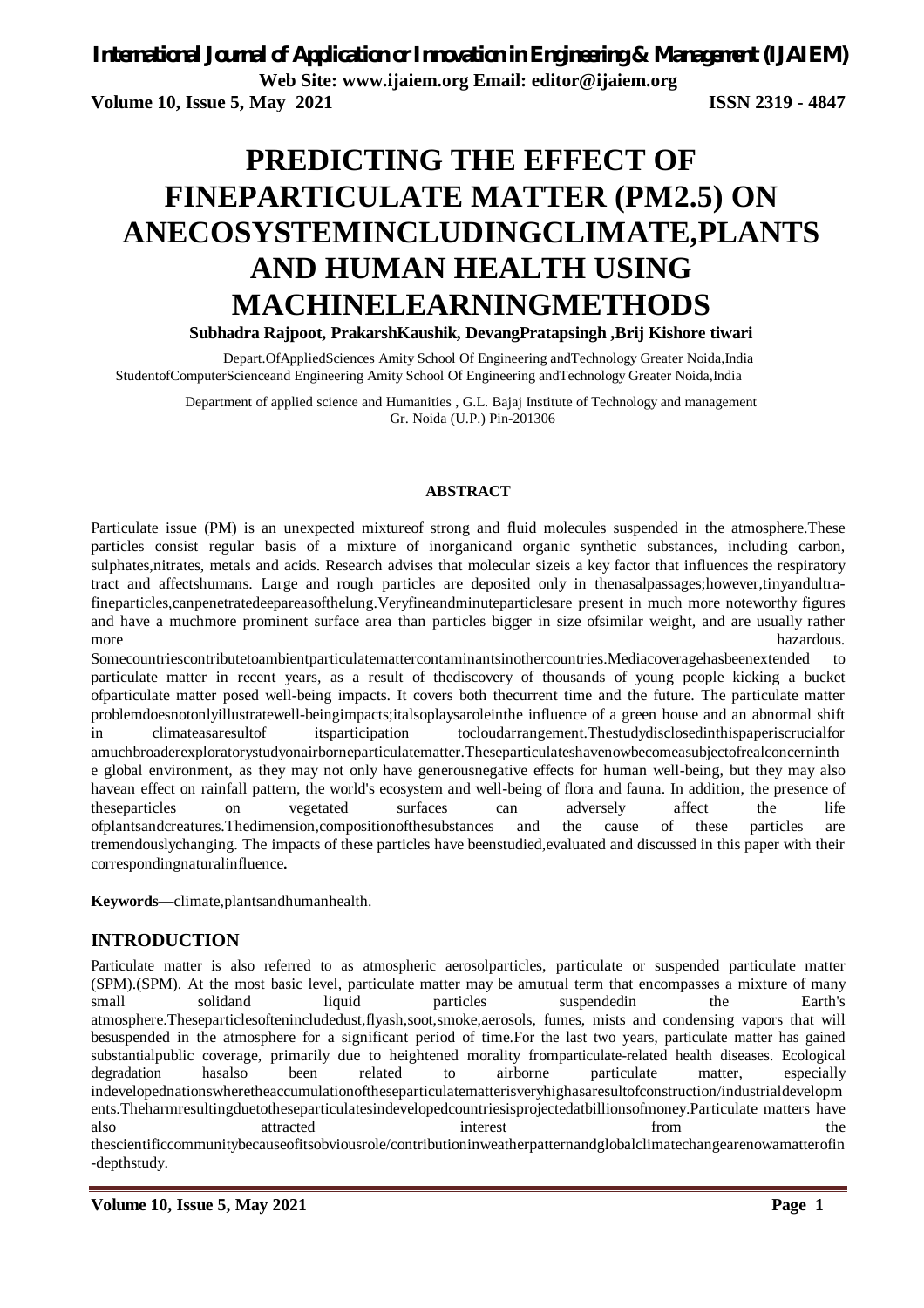# *International Journal of Application or Innovation in Engineering & Management (IJAIEM)* **Web Site: www.ijaiem.org Email: editor@ijaiem.org Volume 10, Issue 5, May 2021 ISSN 2319 - 4847**

The particulate matter origins include wind-blown dustand forest fires. Secondary PM sources specifically inject airpollutants into the environment that shape or lead to theproductionofparticulatematter.Thesecontaminantsarethusessentially called precursors to the formation of PM. Thesesecondary contaminants are SOx, NOx, VOCs and NH3.There are many different types of particulate matter, whichcanbedistinguishedintodifferentgroups,dependingontheirsize; Complete suspended particles, including all particles ofany size; PM10 particles of 10 μm (10 microns) in diameter;PM2.5particlesoflessthan2.5μmindiameter.F4inespores,whicharesmallerthan2.5μindiameter,arethemostharmf ulinthegroupofparticulates.



### **I. DEPOSITIONPROCESSES**

Particulate issue can gather or store themselves on strongsurfaces, through two sub-measures: dry and wet testimony.thepastincorporatesaffidavitbyimpaction,capture,gravitational sedimentation, choppiness and other supportiveof cesses like thermophoresis, electrophoresis and so forthwhile inside the last condition, barometrical hydrometeors(downpour drops, snow and so on) search airborne particles.Thisbasicallyimplieswetstatementisgravitational,Brownian or potentially tempestuous coagulation with waterbeads. These statement can initiate incredible changes insidetheenvironment.ensuingsegmentexaminesthedifferedimpactsofparticulateonplants,atmosphere,humanwellbeingan denvironmentbyand large

Barometricalparticulateissue(PM)testimonywhichincludes both dry and wet cycles is a significant methods forcontrolling air contamination. To research the attributes of dryandwetstatementinwetlands,PMconcentrationsandmeteorological conditions were monitored during summer atheightsof1.5m,6mand10mabovegroundlevelindifferentlocationsin order to assess the efficiency of PM 2.5. It waslikewisenoticedthatrainfallpowerandPMbreadthimpactedwettestimonyeffectiveness.Drydeposition(63%)wasmoretilt ed towards removing PM10 than was the case for wetdeposition(37%).IntermsofPM2.5removal,wetdeposition(92%)wasfoundtobemoreefficient

Theregulareventofparticulateissue(PM)contaminationhaspromptednumerousissues.TheoutflowofPMisperhapsthemainva riablesinfluencingatmosphereandwellbeing.Environmentaltestimonyisasignificantmethodsforcontrollingaircontaminatio n.ClimaticPMtestimonyincludesbothdryandwetcycles.Drystatementalludestotheaffidavitofparticlesorgasesfromtheairthro ughtheimmediate conveyance of mass to the surface (for examplethroughnonprecipitation).Thenagain,wetcyclesarefrequently alluded to as downpour or snow searching, withdownpourrummagingPMbeingbyandlargenamed'rainoutparticles' (filling in as cloud-buildup cores or going throughcatch by cloud water) and as 'waste of time' (for exampleevacuationofbeneathcloudparticlesbyraindropsastheyfall). Studies have affirmed that dry statement has the abilitytoeliminatePMandthatthecycleofdrytestimonyisaffectedbyspatialvacillations,surface-

typecontrasts,transientchanges,diurnalvarietiesandmeteorologicalconditions.Wetaffidavit is likewise a significant system for decreasing aircontamination.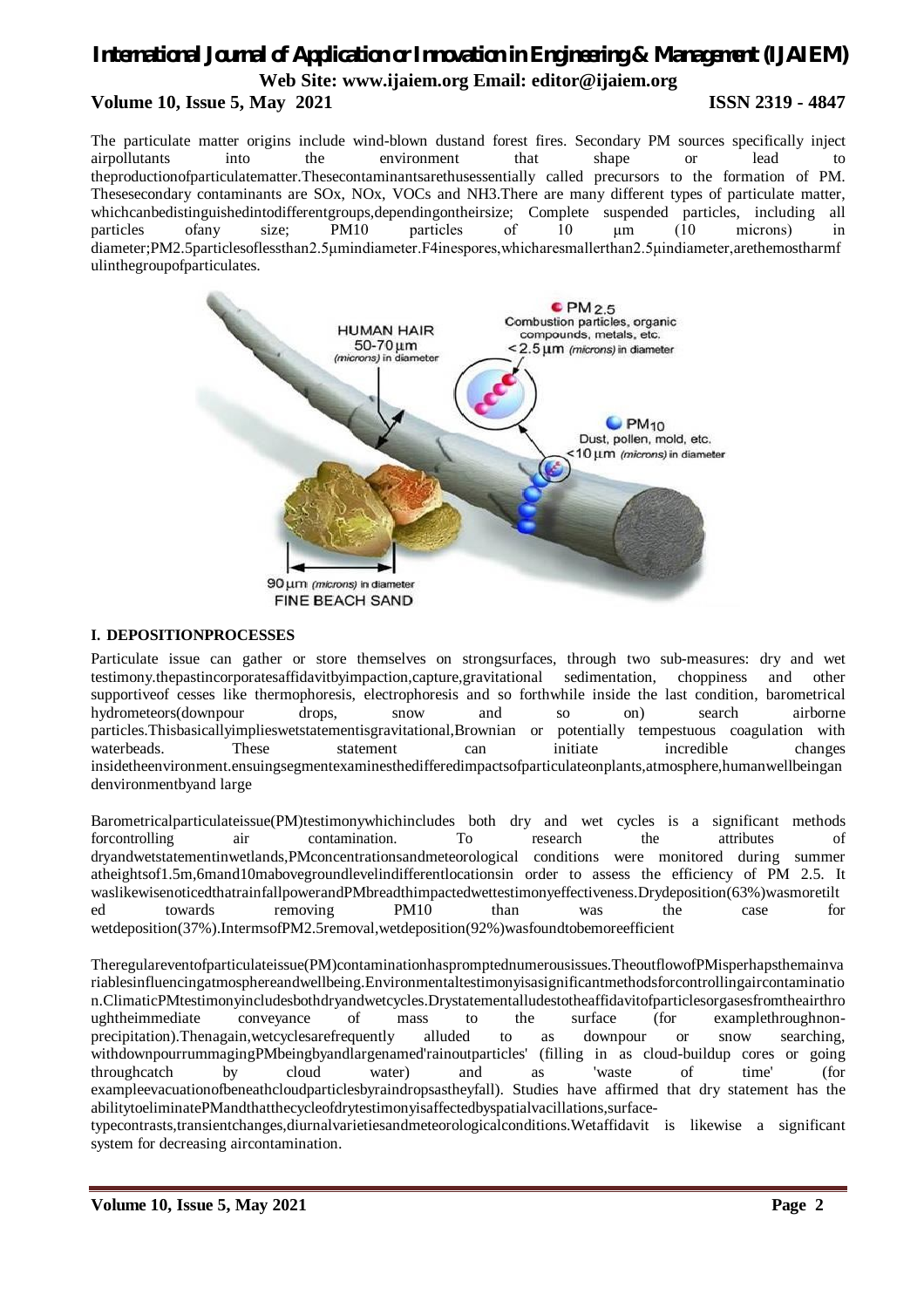**Volume 10, Issue 5, May 2021 ISSN 2319 - 4847**

# **II. METHODSANDMETHODOLOGIES**

## *A. MachineLearningAlgorithms*

Thedetailedspecificsofhowthesemachinelearningalgorithmsworkisdescribed.There are different types of algorithms in Machine

Learning.Weoftentendtoapplyallofthesealgorithmswithoutthinkingaswhentoapplywhat.Whenweknowthedifferencesinbet weenthesealgorithms,itbecomeseasierforus to optimize their application and know in which scenariowe use what. There are certain parameters on which thesealgorithms differ. Understanding these parameters and theirapplication can help us attain better accuracy and minimizethechancesoferror in ourpredictions.

The Gradient boosting machine (GBM) and Random Forest(RF)arebothdecisiontreemachinelearningalgorithms.TheGBM is a boosting decision tree method. This suggests thatweak learners are created and therefore the residuals fromthesemodelsarewon'ttocreatestrongerlearners,withprevious models essentially "boosting" subsequent modelsand improvingthe predictions.

In order to achieve higher accuracy, RF decides to create alarge number of them based on bagging. The basic idea is toresample the data over and over and for each sample train anewclassifier.Differentclassifiersoverfitthedatainadifferentway,andthroughvotingthosedifferencesareaveraged out. The process of averaging or combining theresultsofdifferentdecisiontreeshelpstoovercometheproblem of overfitting. Random forest also has less variancethanasingledecisiontree.Itmeansthatitworkscorrectlyfora large range of data items than single decision trees. Duringa random forest, an outsized number of decision trees areconstructed and predictions from these individual trees areaveraged toget theoutput.

A neural network is a series of algorithms that endeavors torecognize underlying relationships in a set of data through aprocessthatmimicsthewaythehumanbrainoperates.Inthissense, neural networks refer to systems of neurons, eitherorganic or artificial in nature. Neural networks can adapt tochanging input; so, the network generates the best possibleresult without needing to redesign the output criteria. Theneural network takes the input variables, very similar to aneuron responds to stimuli, processes them through variouscombinations and weights, and generates predictions. Neuralnetworksaretrainedandtaughtjustlikeachild'sdevelopingbrain is trained. They cannot be programmed directly for aparticulartask.Theyaretrainedinsuchamannersothattheycan adaptaccordingto thechanginginput.

The k-nearest neighbors (KNN) algorithm is a simple, easy-to-implement,nonparametric,lazylearning,supervisedmachine learning algorithm that can be used to solve bothclassificationandregressionproblemsusingfeaturesimilarity. Learning KNN machine learning algorithm is agreat waytointroduce yourselftomachine learningandclassification in general. The k-nearest neighbor algorithmreliesontheideathatthere'saproximalrelationshipbetweenvalues. It calculates aweighted average from the closestdesignated"k"neighbors,soastogetprediction.Eachmachinelearnerwasrun separatelyon the info.

What is K- Nearest Neighbors?K- NearestNeighborsisa–

 $\Rightarrow$  Nonparametricasitdoesnotmakeanassumptionabouttheunderlyingdata distribution pattern

 $\Rightarrow$  Lazy algorithm as KNN does not have a training step. All data points will be used only at the time of prediction.Withnotrainingstep,prediction stepiscostly.

- $\Rightarrow$  Supervisedmachinelearningalgorithmastargetvariableisknown
- $\Rightarrow$  UsedforbothClassificationandRegression
- $\Rightarrow$  Uses feature similarity/nearest neighbors to predict thecluster that the newpointwillfallinto.

# *B.* **GeneralisedLinearModels(GLMs)**

ItexplainshowLinearregressionandLogisticregressionarea member of a much broader class of models. GLMs can beusedtoconstructthemodelsforregressionandclassificationproblemsbyusingthetypeofdistributionwhichbestdescribesthed ataorlabelsgiven fortraining themodel.

# *C.* **GeneralisedAdditiveModels(GAMs)**

aresemi-parametricextensionsofGLMs,onlymakingassumptionthatthefunctionsareadditiveandthecomponents are smooth. GAMs have the ability to deal withhighly non-linear and non-monotonic relationships betweentheresponseandexplanatoryvariables.Theindividualmachinelearnerswereensemble-

averagedemployingaGAM,includingasmoothedfunctionofthepredictionsfromeach individual learner, plus a smoothed function of latitudeandlongitude.ThepredictionsfromthisGAMaretheensemble-averaged predictions. The smoothing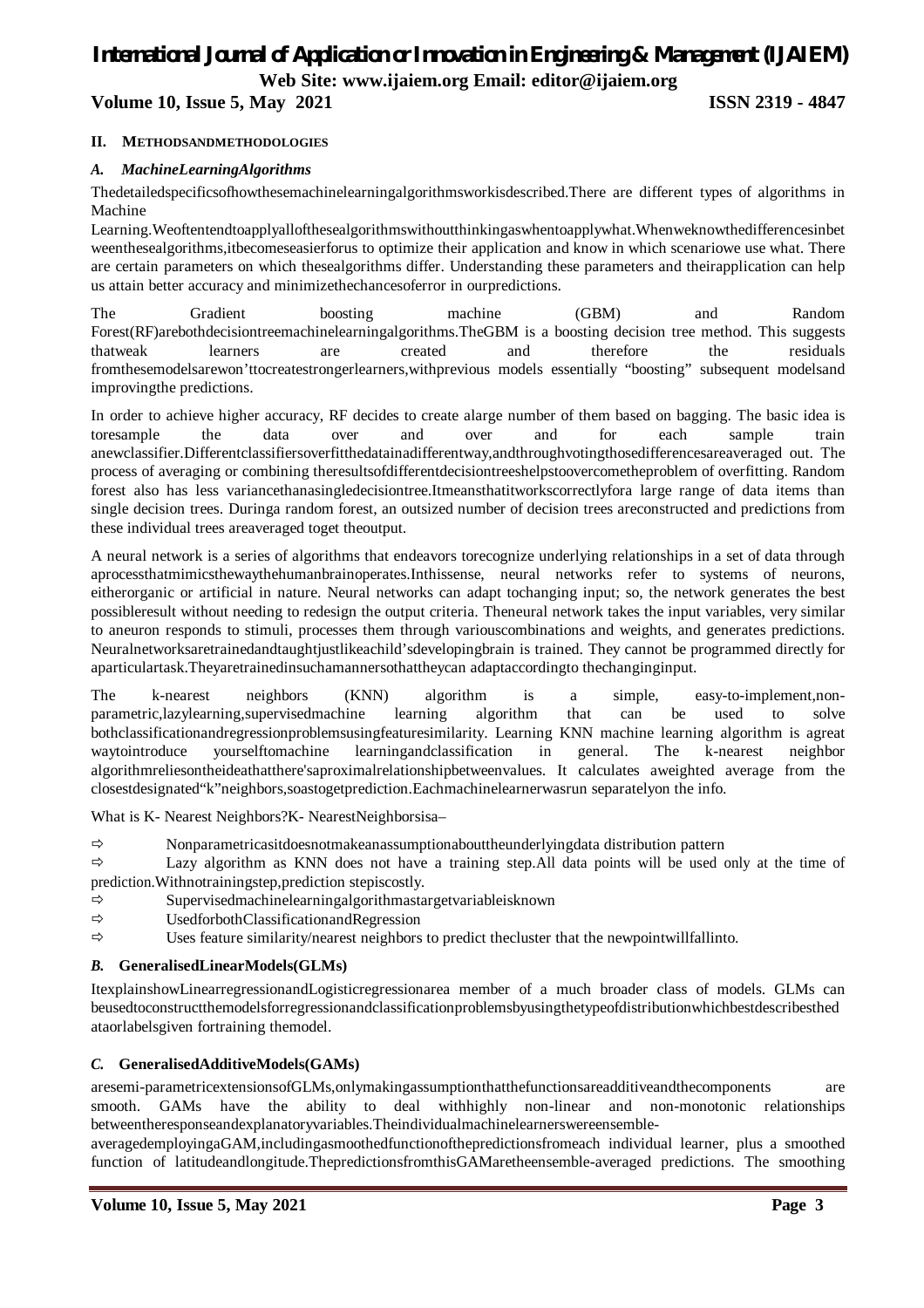# *International Journal of Application or Innovation in Engineering & Management (IJAIEM)* **Web Site: www.ijaiem.org Email: editor@ijaiem.org Volume 10, Issue 5, May 2021 ISSN 2319 - 4847**

terms allowthe weights given to every learner to vary with the pollutionlevel, in case one learner performs better during a specificrangeof PM2.5

### Whento useGAMs



- Whenassumptionscannotbemadeonspecificlinkfunctionforerrordistribution
- Non-linearityinpartialresidualplotsmaysuggestsemi-parametricmodeling
- Priorihypothesisortheorysuggestnon-linearorskewedrelationship amongvariables
- Shapeofpredictorfunctionsisdeterminedbythedata(Dataspeak for themselves!!)

# **i. INPUTVARIABLES**

The number of input variables or features for a dataset isreferred to as its dimensionality. Dimensionality reductionreferstotechniquesthatreducethenumberofinputvariablesin a dataset. More input features often make a predictivemodelling task more challenging to model, more generallyreferredtoasthecurseofdimensionality.Highdimensionalitystatisticsanddimensionalityreductiontechniques are often used for data visualization. Nevertheless,these techniques can be used in applied machine learning tosimplifya classificationor regressiondataset in order tobetter fita predictive model.

The covariates utilized in training the models were populationdensity(persons/km2),cloudiness(okta),atmosphericpressure (mBar/hPa), wind direction (◦N), wind speed (m/s),dewpointtemperature(◦C),temperature(◦C),aerosolopticaldepth (AOD), land use type, distance to water (km), distanceto Heathrow airport (m), inverse of the peak of the planetaryphysicalphenomenon(m−1),normalizeddifferencevegetation index (NDVI), traffic counts, distance to nearestmajor road (km), length of major road (km) in grid cell,number of bus stops in grid cell, distance to nearest bus stop(km), average building height (m), and number of buildingswithin the grid cell. We selected these variables, based onexpertknowledgeanddataavailability.Meteorologicalvariables are known to affect the dispersion and transport offineparticulate.Land-usevariablesrepresentpotentialsources ofPM2.5andareas ofupperconcern.Thetimevariables account for the seasonal variation in PM2.5 levelsand therefore the trend over several years. As previouslymentioned, AOD may be a key predictor of PM2.5, withhigher levels of AOD indicating higher PM2.5 levels [18– 22].Wealsousedcross-validatedR2valueswithintheGBMalgorithm to work out whether additional variables wouldimprove model performance choose whether to incorporatethemornot.

# **ii. DATASOURCES**

Data ingestion is the process in which unstructured data isextracted from one or multiple sources and then prepared fortraining machine learning models. It's also time intensive,especially if done manually, and if we have large amounts ofdata from multiple sources. Automating this effort, frees upresources and ensures your models use the most recent andapplicabledata.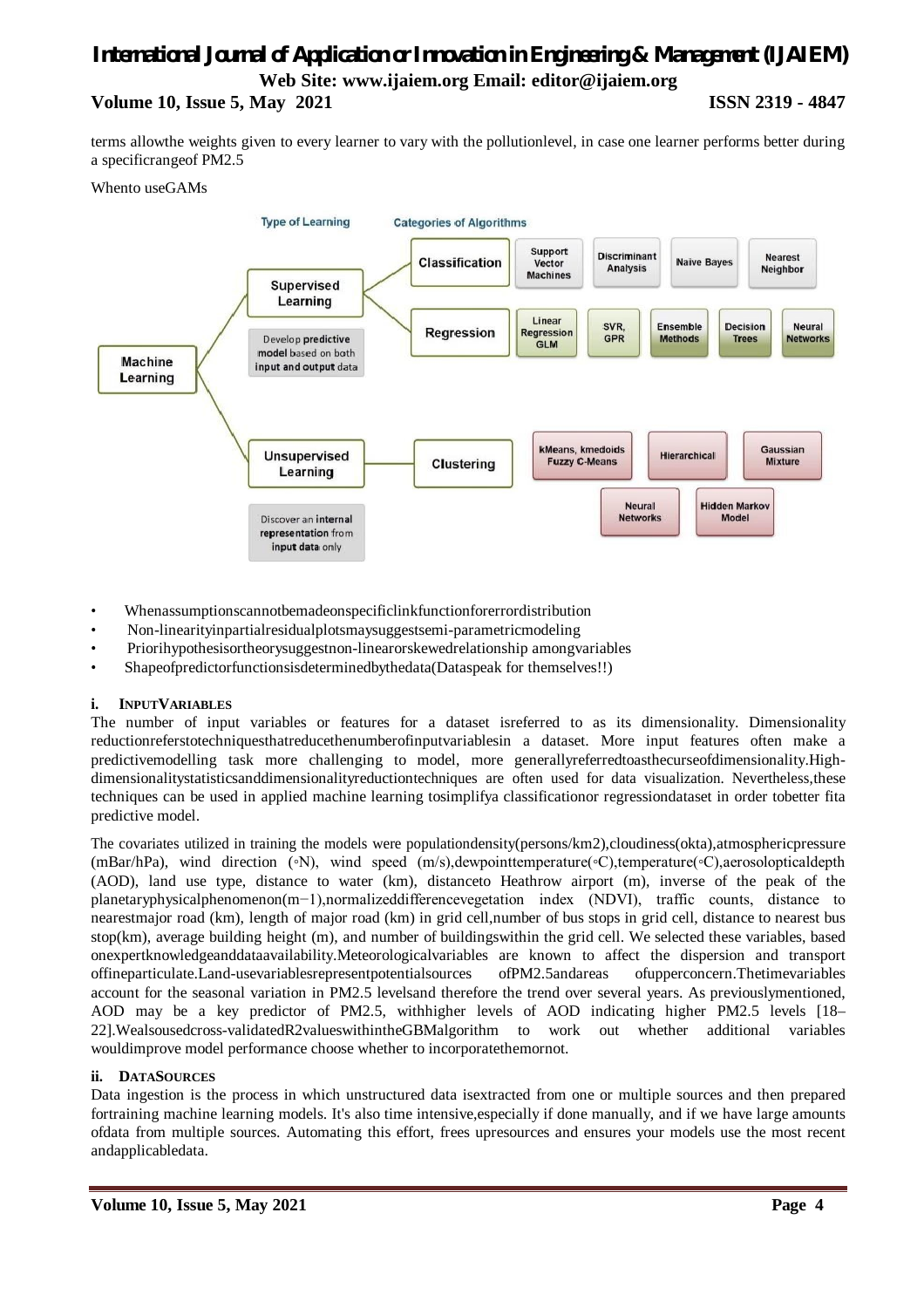# *International Journal of Application or Innovation in Engineering & Management (IJAIEM)*

**Web Site: www.ijaiem.org Email: editor@ijaiem.org**

**Volume 10, Issue 5, May 2021 ISSN 2319 - 4847**

ThemeteorologicalvariableswereobtainedfromtheMeteorologicalOffice.TrafficcountswereobtainedfromtheDepartmentof Transport.Theaveragebuildingheight,numberofbuildings,distancetonearestmajorroadfromgridcell centroid, and length of major road in grid cell werecalculatedusingdataprovidedbytheOrdnanceSurvey.There were missing AOD values due to cloud cover.

Weimputedthesemissingvaluesusingarandomforestapproachandlanduseandmeteorologicalpredictors.Therandomforestap proach.

# **iii. PM2.5DATA**

PredictedPM2.5wascomparedtomeasuredPM2.5tocoachthe models and assess the accuracy of the varied methodsused.MeasuredPM2.5wasobtainedfromdifferentmonitoring sites. Measured PM10 information was obtainedatmonitoringsitesforfixedperiod.soastopredictPM2.5atfixedsiteswithnoPM2.5measurements,butwhichmeasured PM10and NOx, we usedtwomethods: (1) a regressionmodel and (2) a random forest approach. The predictionsfromthe2methodswereusedasindependentvariablesduringageneralizedadditivemodel(GAM),soastoenhanceth e fit of the model and thus provide a greatly enhanceddatabase of PM2.5 estimated concentrations. These valueswerethentreatedasourmeasuredPM2.5,whichweusedfortraining andcross-validation.

# **iv. PREDICTIONS**

"Prediction" refers to the output of an algorithm after it hasbeen trained on a historical dataset and applied to new datawhenforecastingthelikelihoodofaparticularoutcome,suchas whether or not a customer will churn in 30 days. Thealgorithmwillgenerateprobablevaluesforanunknownvariable for each record in the new data, allowing the modelbuilder to identify what thatvaluewillmostlikely be.

Weusedten-foldcross-validationtoseetherobustnessofourmodel. We divided the monitoring stations into ten groups.Each model was trained on data from ninety percent of themonitors and predicted within the held-out one-tenth. Thisprocess was repeated ten times to completely recreate themeasured dataset from the portion of the info during whichtraining didn't occur. We then checked out the correlation of the anticipated PM2.5 with the measured PM2.5. so as toseem at the model's ability to capture spatial variation, wecompared annual average predicted PM2.5 to the measuredannual average PM2.5 at monitoring sites, as seen within theequationbelow:

Annual Measured PM2.5ij =β0+β1Annual PredictedPM2.5ij (1)

whereiisthemonitoringsiteandjistheyear.Inordertolookat the temporal accuracy, we looked at the difference betweenpredictedandmeasuredPM2.5levelsandtheirannualaverages,asseenintheequationbelow:

DailyMeasuredPM2.5ij−AnnualMeasuredPM2.5ij

= β0 + β1 ( Daily PredictedPM2.5ij− Annual PredictedPM2.5ij)(2)

We chose our final prediction model supported the general, spatial, and temporaladjusted R2values. Toassessthelinearity of the connection between predicted and measuredPM2.5,we regressed

the final predictions against the measurements for both thespatial and temporal component, using a penalized spline,whichchoosesthedegreeofnonlinearitysupportedtherestricted maximum

likelihood. The spatial component was modeled using thesubsequentequation:

Annual Measured PM2.5ij = s (Annual PredictedPM2.5ij)+εij(3)

In this equation, iis the monitoring site and j is the year, and is a smoothing function.

DailyMeasuredPM2.5ij−AnnualMeasuredPM2.5ij

 $=$  s (Daily Predicted PM2.5ij – Annual PredictedPM2.5ij)+εij (4)

# **III.CLIMATEEFFECTS**

The change inside the world's atmosphere is driven byspecific irritations inside the world's energy balance. Thesebothersareonthewholereferencedas"atmospheredriving",and are the subject of significant exploration for anticipatingfuture change inside the world's atmosphere. Varieties inatmosphere driving are characterized or controlled by actualeffectsontheclimatelikeorbitalandpivotalchangeslikewiseas by the presence of specific specialists like ozone harmingsubstancesandvaporizedparticles,whicharefitforadjustingtheworld'senergybalance.Thisprogressivelyachievescha nges inside the world's worldwide temperature and alongthese lines changes inside the atmosphere. The commitmentofparticulateduringthischangeisverygenerous.particulatecaninfluencetheatmosphereeitherstraightforwardlyf orexamplethroughthetechniquefordissipatingandassimilation of the radiation , or by implication for examplethrough the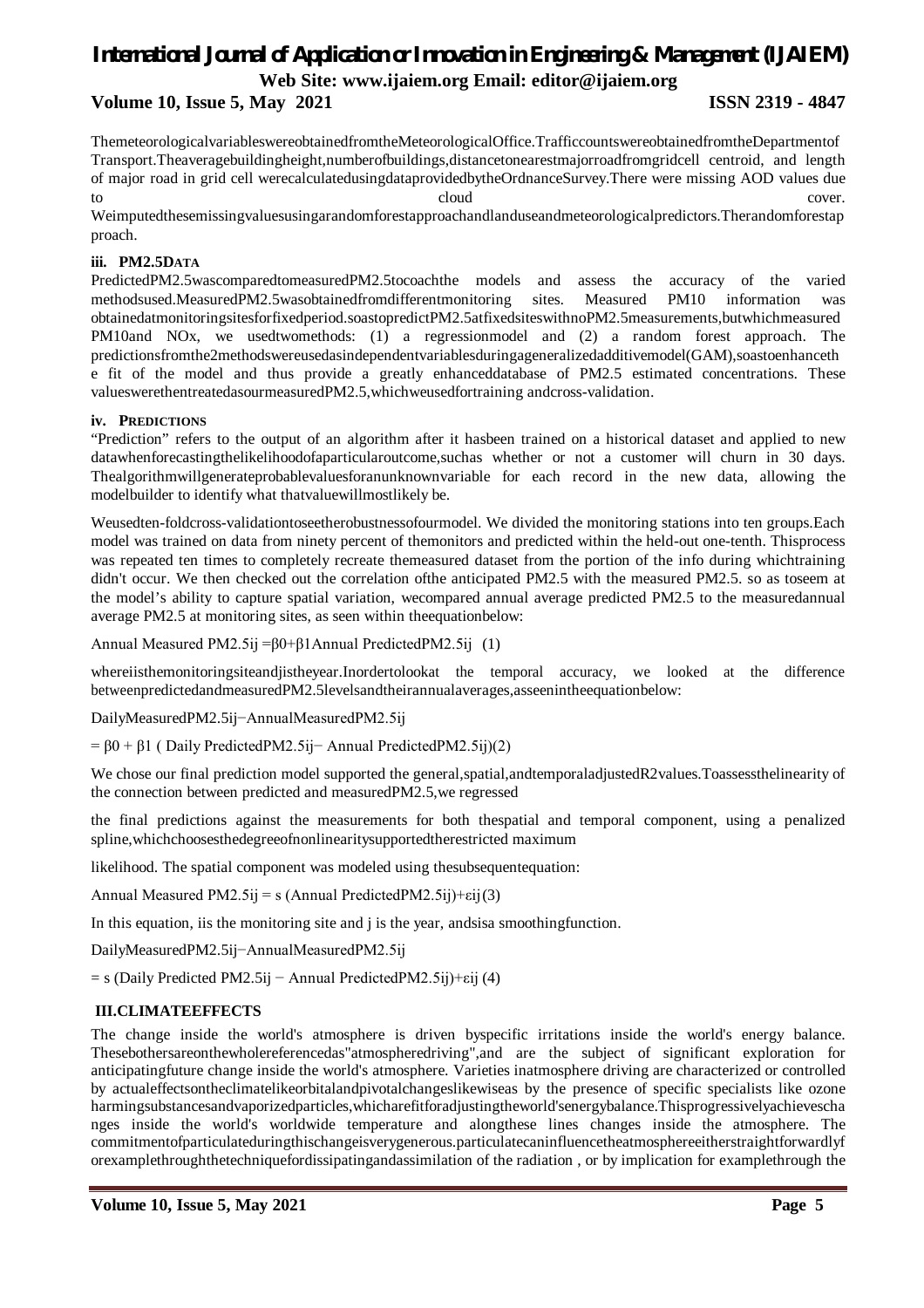# *International Journal of Application or Innovation in Engineering & Management (IJAIEM)* **Web Site: www.ijaiem.org Email: editor@ijaiem.org Volume 10, Issue 5, May 2021 ISSN 2319 - 4847**

development of cloud buildup cores (CCN). Theimmediatecommitmentofparticulateisbecauseofthepresence of sulfate pressurized canned products, fuel soots anddischargesfrombiomasscopyingwithintheearth'satmosphere.

Wind speed, blending stature, and relative stickiness arethe meteorological factors accepted to generally impact PMfocuses. Stale conditions are thought to associate with highPM fixations, as they permit particulates to collect approachtheworld'ssurface.Albeithighwindratescanexpandventilation,theyareordinarilyrelatedwithhighPMfixationssinc e they permit the resuspension of particles starting fromthe earliest stage, well as long-range transport of particulatesbetweenareas.HighPMfocusesaretypicallyconnectedwithdryconditionsbecauseofexpandedpotentialtoresuspen sionofresidue,soil,anddifferentparticles.



# **A. Scattering and absorption of light due to aerosolparticles**

The dispersing of daylight might be an overall actual cycleand is characterized on the grounds that the reallocation ofdaylight in non equal ways when it associates with littleparticles of issue. Light dissipating of airborne particles canhappenbecauseofthepres-enceofadecentkindofvaporizedsorts,amongwhichthecarbonandsulfatecontainingparticles is accepted to be the chief proficient. Dispersing onaccount of airborne mode (particles whose breadth are of anequal request in light of the fact that the frequency of theoccurrencelight)deliversanegativedriving(coolingimpact)

on the grounds that the dissipated light from these parti-cles falls prevalently into the locale of Mie dissipating which is portrayed by up-dissipated light that is reflected back to space (for example the dissipated light doesn't arrive at the world's surface).

# **A. Formation of cloud condensation nuclei by aerosol particles**

Various kinds of airborne particles can go about as cloud buildup cores (CCN) around which the cloud drop-lets are shaped. The overall capacity of those distinctive kind of vaporized particles to supply cloud beads contrast ac-cording to their size and structure. the whole number and consequently such CCNs framed can straightforwardly impact the amount of precipitation, lifetime and along these lines the radiative properties of the cloud, and henceforth straightforwardly influence worldwide environmental change.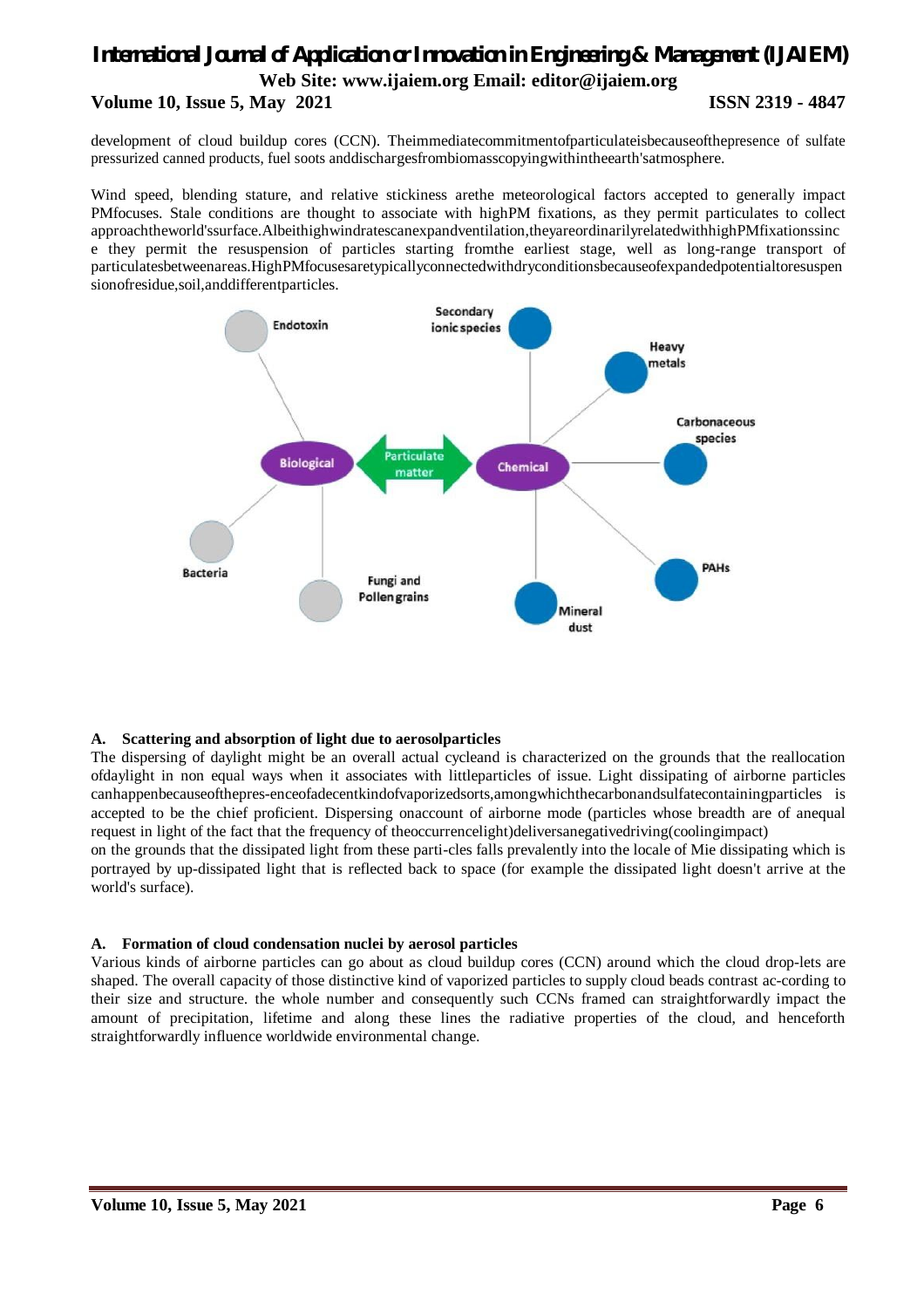**Volume 10, Issue 5, May 2021 ISSN 2319 - 4847**



# **IV.EFFECTONHUMANHEALTH**

Particulateissueis,atthepresent,beingbroadlyexploredbecause of its noticeable and undeniable effect on soundnessof individuals, despite the fact that it really drew expandedconsideration from researchers toward the beginning of the80s. Numerous logical investigations have since than beendistributedthatshowsthatapromptconnectionarefrequentlysettled between openness to molecule contamination (bothpresentmomentanddelayedopenness)andwellbeingchances, including unexpected passing. Such examinationsdemonstratethatfineparticlesare toagreatextentatriskforthenoticedmedicalissuesinpeopleandcorrespondopennesstofineparticlestoexpandedcasesofasthma, diminishedlungworkingcapacityinkids,expandedclinicconfirmations.

Theheftymetalconstituentsofparticulateismoreoveramatterofsignificantthought.Therearenumeroussignificantconfirmatio nsthatshowsthatweighty metals adsorbed to environmental particulate is thething that gives poisonousness to PM. These hefty metals havecomplexcontaminationhighlights.Fineparticlescancontainweighty metals like arsenic, cadmium, selenium and so onNumerous examinations on these metal constituents of PMhaverevealedthatopennesstohighconvergenceofsubstantialmetalscanhaveawfulanddangerouseffectonthehuman wellbeing. moreover, these metals can get stored toplant leaves, soil, water bodies and so forth through wet anddrytestimony.Thesemaythengetgatheredinsidetheplant'sbody through biochemical cycles and people may collect thesemetalsthroughutilizationofthesulliedplant.

| <b>Table 1</b> discusses some metallic chemical element that has                                      |                    |                   |                              |  |  |
|-------------------------------------------------------------------------------------------------------|--------------------|-------------------|------------------------------|--|--|
| arelativelyhighdensityandistoxicorpoisonousatlowconcentrationsandtheirassociatedeffectsonhumanhealth. |                    |                   |                              |  |  |
| <b>ITTANT</b>                                                                                         | $S$ $O$ I ID $C$ E | EFFECTONHUMANHEAL | <b>I MINIMI IMPERMISSIRI</b> |  |  |

| POLLUTANT      | <b>SOURCE</b>                                          | <b>EFFECTONHUMANHEAL</b><br><b>TH</b>                                                                                                 | <b>MINIMUMPERMISSIBLE</b><br><b>LEVEL</b> |
|----------------|--------------------------------------------------------|---------------------------------------------------------------------------------------------------------------------------------------|-------------------------------------------|
| <b>ARSENIC</b> | Chemicalpesticides, electro<br>nicwastes, smeltingetc. | Inflammation<br>oftherespiratoryorgans; bronc<br>hitis, dermatitis, inflammatio<br>n of<br>liver, anaemia, cardiovascular<br>diseases | 0.0003<br>mg/kg/dayoforalexposure         |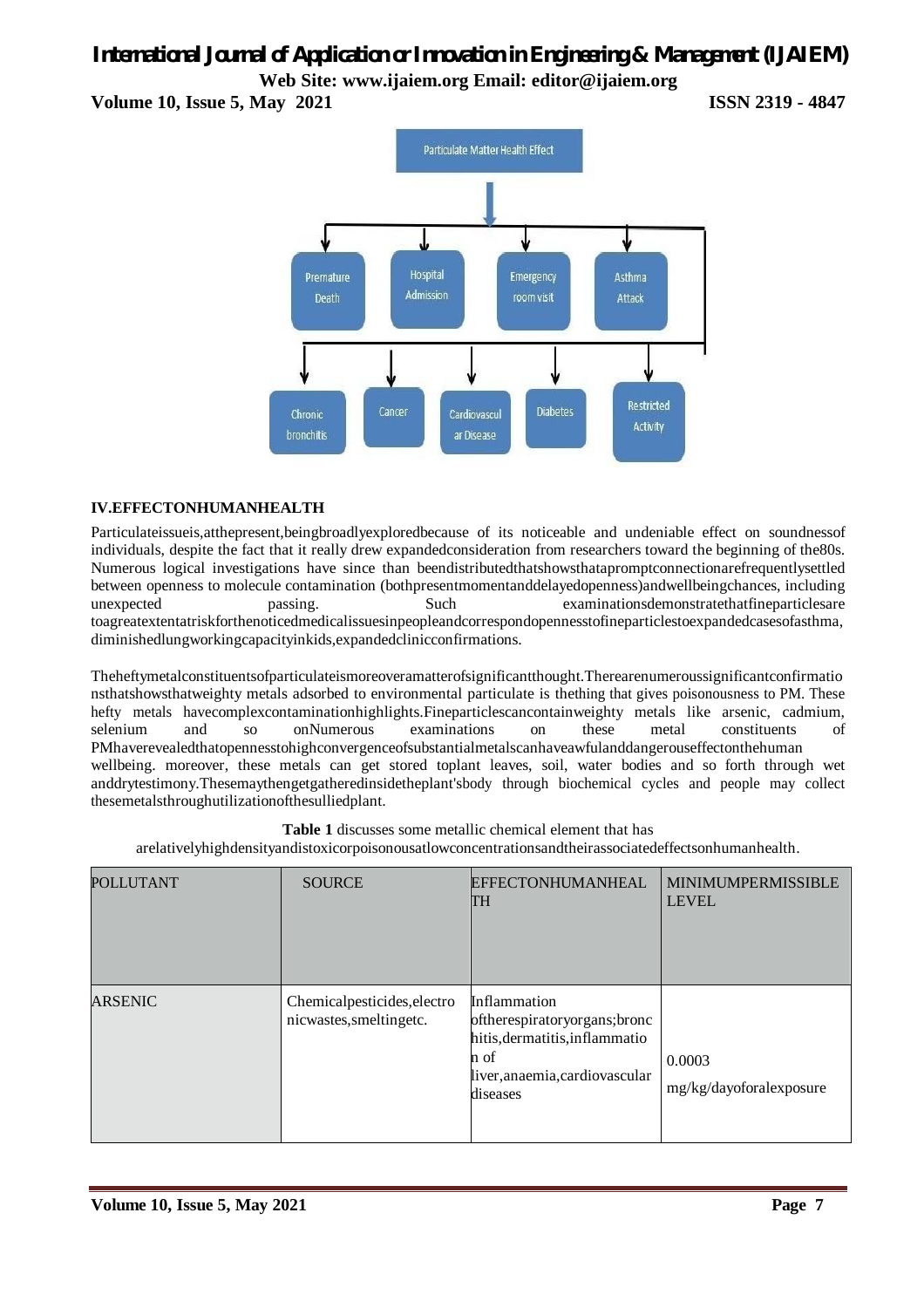# *International Journal of Application or Innovation in Engineering & Management (IJAIEM)*

**Web Site: www.ijaiem.org Email: editor@ijaiem.org**

# **Volume 10, Issue 5, May 2021 ISSN 2319 - 4847**

| <b>LEAD</b>    | Emissionsfromvehicles<br>andindustries, paint, mining,<br>burningofplasticetc. | Irritation of the gastro-<br>intestinaltract, kidneyand<br>liverdamage                      | Less<br>10microgramsper<br>decilitre of blood | than |
|----------------|--------------------------------------------------------------------------------|---------------------------------------------------------------------------------------------|-----------------------------------------------|------|
| ZINC           | Oil<br>andpetroleumrefineries, plu<br>mbing, metal platingetc.                 | Irritation of the<br>eye, suppression of iron<br>andcopperabsorption                        | $0.002 - 0.005$<br>mg/kg/day                  |      |
| <b>MERCURY</b> | Electronicwastes, dental<br>andpharmaceuticals<br>wastesetc.                   | Poorcoordination<br>skin<br>rashes, anxiety and memory pr<br>oblems, decreased intelligence | Less<br>10microgramsper<br>decilitreof blood  | than |

**Table 2:** Effects of heavy metal constituents of PM onhumanhealth

| POLLUTANT      | <b>SOURCE</b>                                                             | <b>EFFECTONHUMANHEAL</b><br><b>TH</b>                                  | <b>MINIMUMPERMISSIBLE</b><br><b>LEVEL</b>      |
|----------------|---------------------------------------------------------------------------|------------------------------------------------------------------------|------------------------------------------------|
| <b>CADMIUM</b> | Pesticides, chemical fertiliser<br>s, welding, nuclearpower<br>plantsetc. | Gastrointestinal<br>damage, kidneydamage,<br>hascarcinogenicproperties | Less than 1 microgramper<br>decilitre of blood |

### **III. EFFECTONPLANTS**

Different plants are delicate to air toxins and contaminationscanharmtheirleaves,hinderplantdevelopmentandbreakingpointessentialefficiency.Themostclearharmhap pensintheleaves. Development and propagation in certain plants mightbedisabledandthenumberofinhabitantsintouchyspeciesisdiminishedwhileopenmindedspeciescanflourishandoverwh elm the vegetation. The significant harms broughtabout via air contaminations to plants incorporate chlorosis,corruption and epinasty .Plants may likewise decrease airquality, especially through the creation of dusts and sporeswhichbecomeairborne.

Whenplantsareexposedtoanumberofpollutants,pollutantscancausedifferentphytotoxicreactionsinplants,takingintoaccount the characteristics of the particulate mixture that isbeingdeposited.Plantsaretypicallycapableoffilteringcoarseparticles at a much higher rate than fine particles. Particulatesettlementonplantscomprisesnitrate,sulfate,traceelementsandheavymetals.Theacid-

formingsulfateisrelativelymoresolubleandtheparticleismorereactivethanthemineraldusts.ParticleswithpHvalues≥9canpro vetobe

toxicfortissuesoftheleafonwhichtheyareconcentrated.TheycanalsohaveamajoradverseeffectonplantsindirectlybysoilpHalte ration.

Plantshavealargeleaffieldfortheabsorptionanddepositionofdustparticles.Dustaccumulatedontheleaveswilldramatically change the optical properties of photosynthetictissuesandthustheamountofsunlightrequiredforphotosynthesis. This is when the dust particles are preciselyarranged or target the surface of the leaf, essentially coloringorprotectingtheleavesfromphotosyntheticallyactiveradiation(PAR).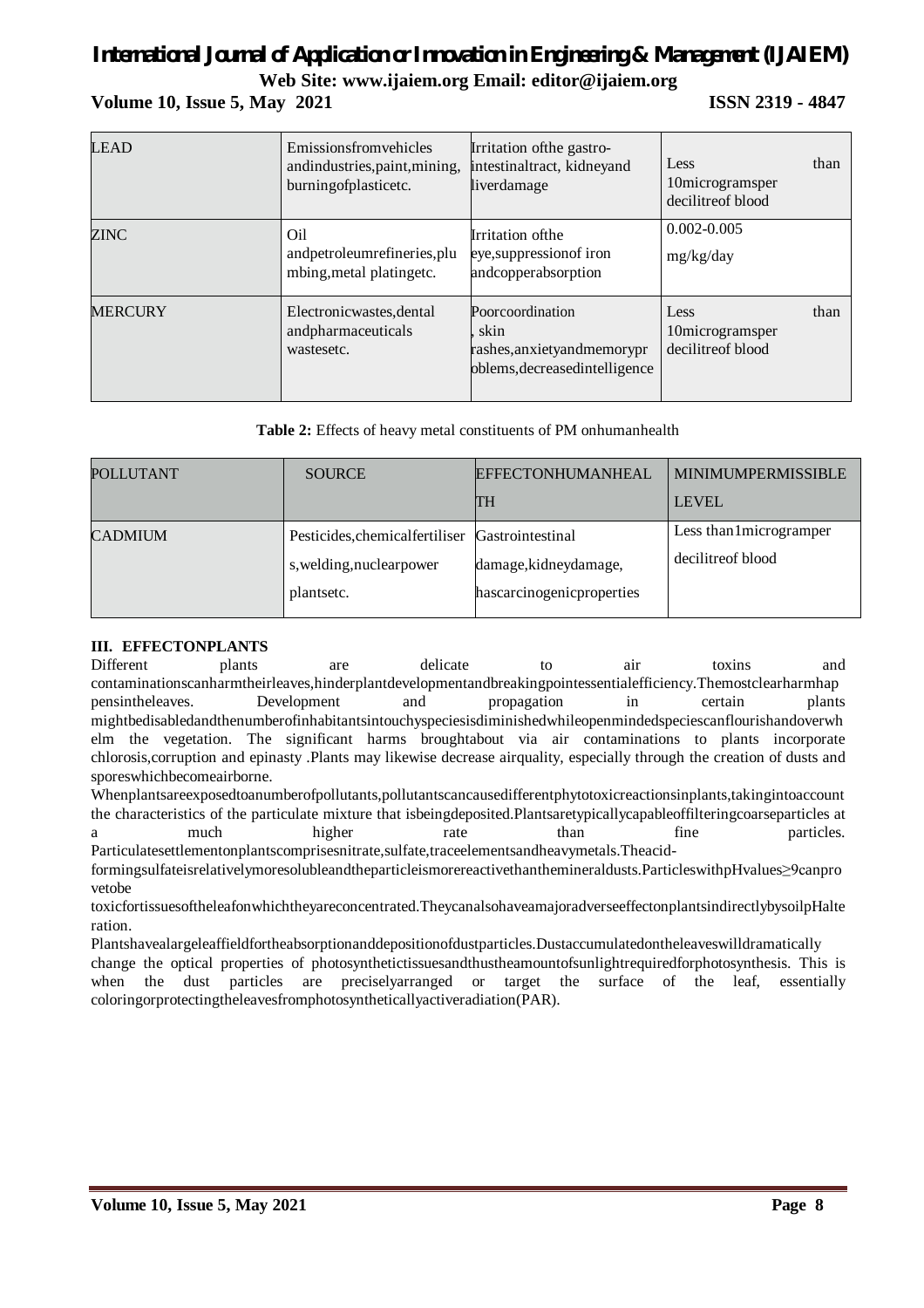**Volume 10, Issue 5, May 2021 ISSN 2319 - 4847**



# **EFFECTONECOSYSTEM**

Theecologicalreactiontoparticulatestressvariessignificantly.Successionintheunpollutedatmosphereistaken into account in a beneficial way, whereas certain areaswhere the pollution of particulate matter is high hinder theexpansionofanimalsandplants.Theseparticlesinteractwiththe conventional physiology and biochemistry of flora andfauna and consequently influence the organic phenomenon,the cycling of nutrients and the flow of energy. In addition,particulate matter from anthropogenic sources can harm theenvironmentandorganismssobadlythatitbecomesdifficultfor them to recover from the damage and propel them tofurther destruction. Chronic pollutant disruption to the forestenvironmentmayleadtoapermanentdepletionofsusceptible species of plants and maybe even animals. Dustcoating can induce abrasion and radiative heating, and candramaticallyreducephotosyntheticallyactiveexposuretoplanttissues.



### **CONCLUSION:**

It is evident that particulate matter has major and consistent impacts on vegetation, the environment, human health and thus the ecosystem. Industrialization, growth and associated increase in energy consumption have resulted in a profound rise in these fine particles. The elevated amounts of these particles in the Earth's atmosphere will not only endanger the health of citizens, plants and animals, but also adversely affect the equilibrium of the environment. There is also every need to research, imagine and define potential techniques that can mitigate the presence of these particles in the atmosphere.